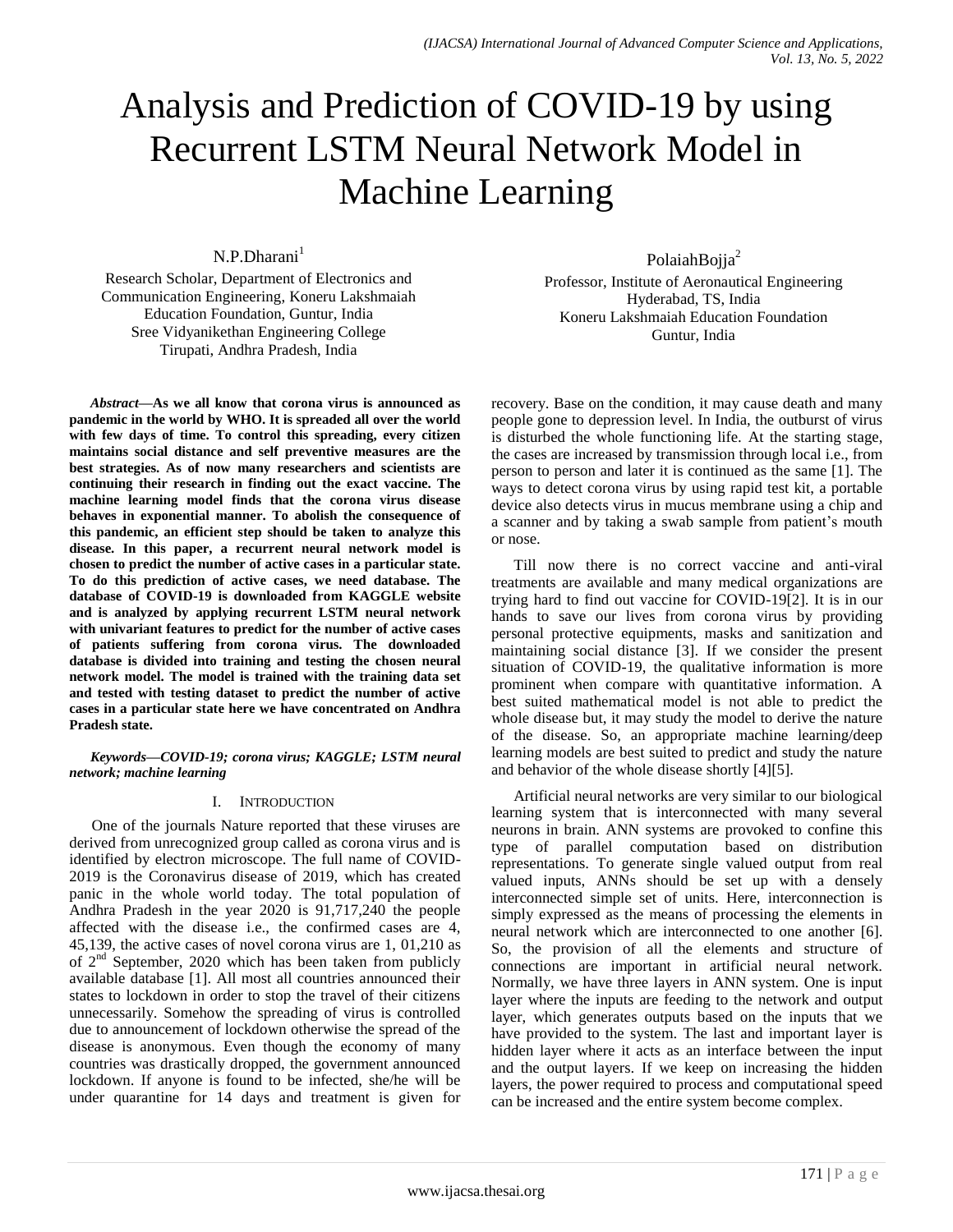Another class of ANN is recurrent neural network (RNN) [7].The connections are formed between nodes and by a directed graph all along a series. This forms a dynamic behavior for a time series. These networks have feedback and form a closed loop. RNN also uses memory to process the series of inputs that we provided to the network. RNN have single layered recurrent network and multi layered recurrent network.



Fig. 1. Single Layered Recurrent Neural Network Model.

Fig. 1 is a network that represents a single layer network which provides a feedback connection in which each element of the node is given feedback to its own element or other element or can be to both.



Fig. 2. Multi Layered Recurrent Neural Network Model.

Here, in Fig. 2, the multilayered network is shown; the output of the element is directed to the other element of the same layer and to the previous layer which forms a multi RNN. Both the elements perform the same operation and the output depends on the previous calculations so here no need to have inputs at each step. The computations of the series are captured in the hidden layer.

# II. RELATED WORK

Lin Jia et al. analyzed three different types of mathematical models namely Bertalanffy, Gompertz and Logistic models. They applied these three models for different regions and found different parameters. With these parameters, they found Logistic model gives the outer performance among all the three models [7]. Narinder Singh Punn developed mathematical models like SVR, DNN, RNN and PR to find the RMSE and concluded that PR model gives the less RMSE value when compare with other models [8]. Sarbjit Singh et al. developed a hybrid model which involves the decomposition of dataset into series of components by applying discrete wavelet function and then these components are applied to a suitable model named as ARIMA model for prediction of death cases for next one month across five countries [9].

LinhaoZhong et al. proposed a mathematical model for early prediction of number of infected cases by using SIR model with minimum parameters like recovered rate and infectious rate. Since the number of cases are exponentially increasing manner, quarantine measures need to be followed strictly and must pay attention towards the medical service [10]. UtkucanSahin et al. presented a model to forecast the number of confirmed cases in UK, USA and Italy. The authors studied a nonlinear grey Bernoulli model, grey model and fractional nonlinear grey Bernoulli model to predict confirmed cases. In their study fractional nonlinear grey Bernoulli model offers the best performance of providing lowest MAPE, RMSE and  $R^2$  values [11]. Lixiang Li et al. proposed suitable model to compare the official data and model predicted data and found the error is very small [12]. NaliniChintalapudi et al. presented a model using R statistics to forecast the registered and recovered cases [13]. Debanjan Parbat et. al. utilized SVR model for prediction of total number of recovered, death, confirmed cases and found the accuracy of the modelalong with MSE and RMSE [14].SalihDjilaliet.al.presented a mathematical model to predict the spread of the disease transmission [15]. [Patricia Meline](https://sciprofiles.com/profile/276488)t. al. proposed a neural network multi ensemble model with fuzzy response for the corona virus time series data to get valid and accurate predicted values[16]. Zlatan Car, Sandi BaressiŠegota et al proposed a neural netwok model of multilayer perceptron to find  $R^2$ values for recovered, confirmed and death cases [17].

# III. DATASETS AND METHODOLOGY

# *A. Dataset Description*

In this analysis, the COVID-19 data was downloaded from KAGGLE site. There are different source to get the data for analysis which includes: (1) john Hopkins (https://corona virus.jhu.edu/);(2) KAGGLE (https://www. kaggle.com/ sudalairajkumar/covid19-in-india); (3) CDC (https://www.cdc. gov/library/researchguides/2019novelcoronavirus/researcharti cles.html); (4) data hub (https://datahub.io/core/covid-19); (5) Tableau [\(https://www.tableau.com/covid-19-coronavirus-data](https://www.tableau.com/covid-19-coronavirus-data-resources)[resources\)](https://www.tableau.com/covid-19-coronavirus-data-resources) and soon. With these websites any researcher can down load the datasets which is his/her interest and can do analysis. The data we have taken from 30 January, 2020 to 2 September 2020 which consists of confirmed, death, cured/migrated cases of all over India. But in this research article, we concentrated on only the state Andhra Pradesh. The dataset of daily reported cases are summarized in a table in the form of XLSX or CSV format with the parameters like confirmed, deaths, cured/migrated cases. These datasets are taken in this paper for analysis and prediction of active cases especially in Andhra Pradesh.

# *B. Methodology*

The corona virus in India spreads due to local transmission from one person to other person easily at the earliest stage.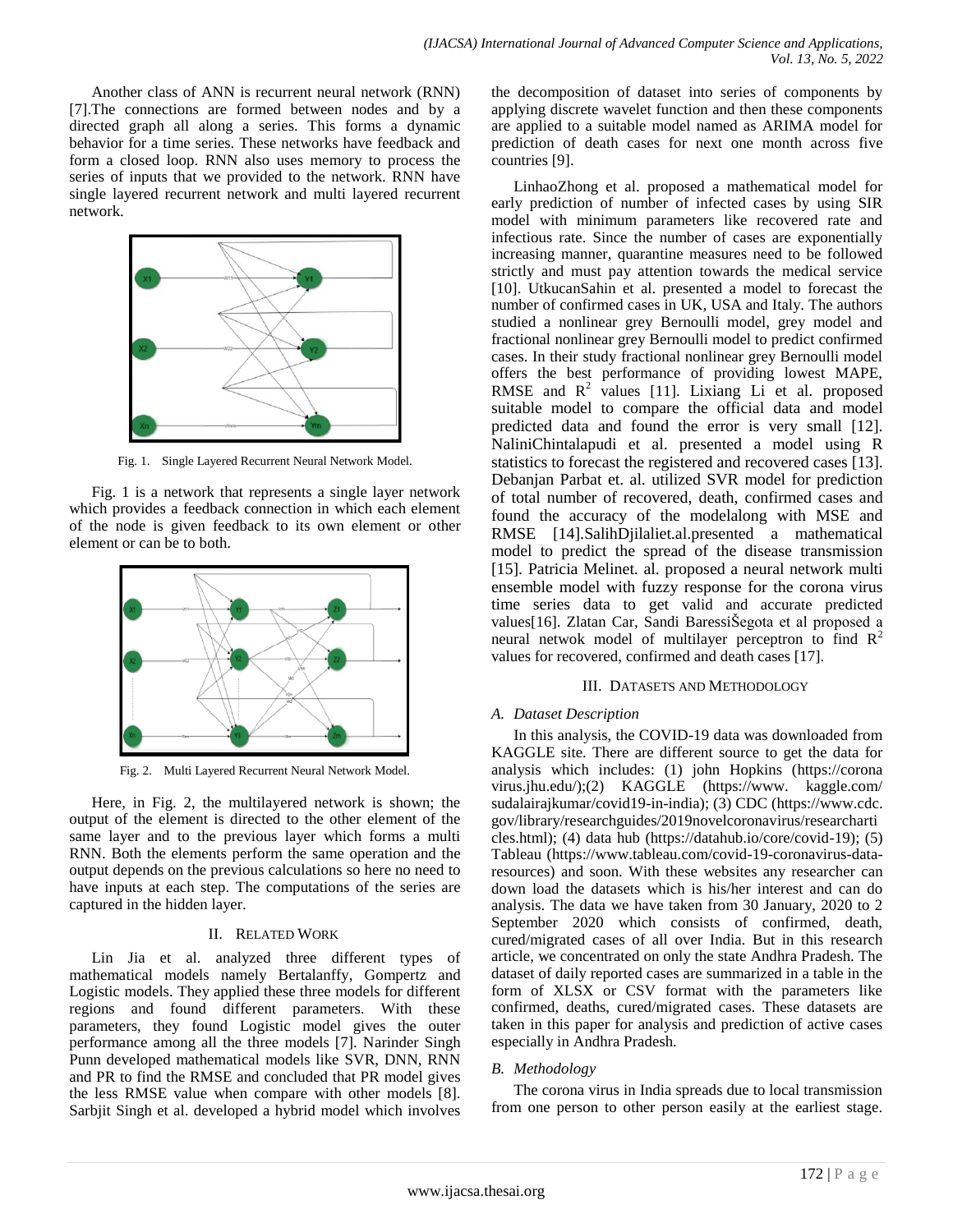The expert person has to diagnose at the earliest stage and can control the spread of the disease. With the objective of forecasting the possibility of transmission among citizens, we developed a recurrent neural network model. This system model utilizes long short term memory (LSTM) cell [18]. To develop this, machine learning and deep learning library packages like pandas, numpy, matplot, seaborn, sklearn and math are imported into jupyter notebook to analyze confirmed, death cases and also to predict active cases of Andhra Pradesh (AP).



Fig. 3. Bar Plot of Top 5 States of Confirmed Cases.

The plot shown in Fig. 3 provides the information of confirmed cases where Maharashtra is in top position, Andhra Pradesh stood second position and fifth place is Uttar Pradesh. Similarly, if we consider top death cases, the below Fig. 4 shows the bar pot of states with top death cases.



Fig. 4. Bar Plot of States with Top Death Cases.

Now if we consider the total number of confirmed cases, death cases and active cases in Andhra Pradesh. Plot the line graph with the data available in CSV file, we get the graphs that was shown in Fig. 5, 6 and 7, respectively:







Fig. 7. Plot of Active Cases in AP.

### IV. IMPLEMENTATION OF ALGORITHM

A conventional neural network is having just a bunch of parallel layers which consists of nodes called as neurons. These neurons are interconnected to each other and forms layers from which data transmits from one layer to the next layer. This first layer is named as input layer, last layer is called as output layer and between layers are named as hidden layers [19]. A set of neural networks known as recurrent networks which deals with the time series data. These networks have memory to process the previous data that is transferred through the network. But the RNN experiences from short term memory. While computing gradients during back propagation, when the gradients become very small and they will not add up large amount of learning. Therefore RNN stops learning since they get very small gradients. Hence these RNN when it is seen in longer series networks won"t learn much and thus have very short memory. To eliminate this short memory, LSTM should incorporate a mechanism inside the network known as gates and controls the stream of data that pass through the nodes and thus eliminates the short memory. The implementation of corona virus forecasting is based on the long short-term memory (LSTM) networks by taking one feature into account at a time [20] [21].



Fig. 8. LSTM Single Time Series Feature Model.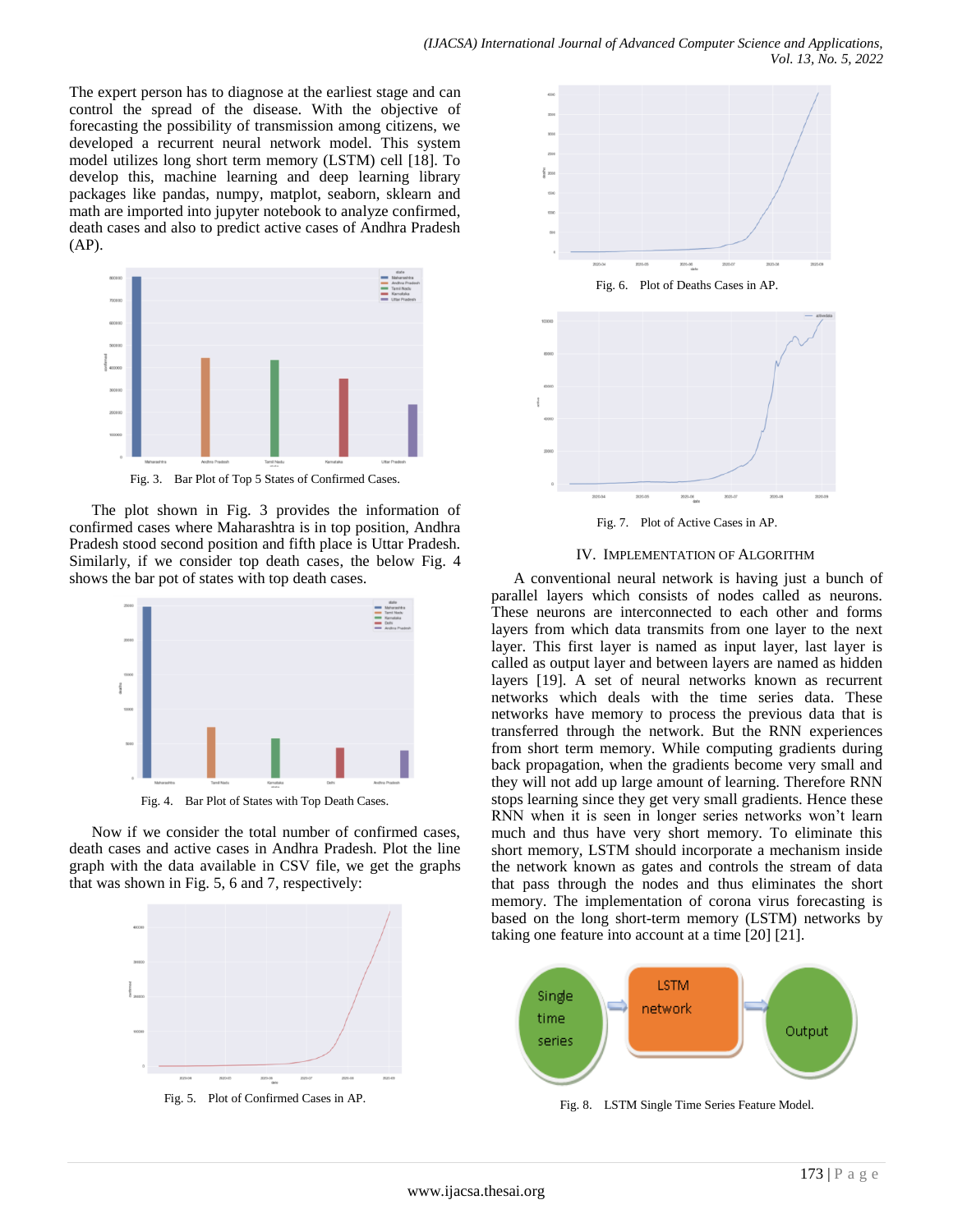Fig. 8 represents an LSTM model which is a type of RNN and especially used to predict the time series patterns as well as classification problems. Since our dataset is time series, we have chosen this model for prediction. This model may take last 8 day's features and forecasts the figures for the  $8<sup>th</sup>$  day. When the target value reaches, it stops and exists; it takes into account its predictions.



Fig. 9. LSTM Model with its Activation Function.

The LSTM model shown in Fig. 9 merges the forget gate and input gate into one gate. It also joins the cell state and hidden states. The number of nodes or neurons is chosen in trial and error method to give best results. The most common method is k-fold cross validation. The [formula](https://stats.stackexchange.com/a/136542) is expressed below to find number of nodes:

$$
N_h = \frac{2}{3}(N_i + N_o) \tag{1}
$$

Where Ni is the input neurons and No is the output neurons.

The outputs of the respective gates are given below:

$$
Z_{t} = \sigma(W_{z}. [h_{t-1}, X_{t}])
$$
  
\n
$$
r_{t} = \sigma(W_{r}. [h_{t-1}, X_{t}])
$$
  
\n
$$
\widetilde{h_{t}} = \tanh(W. [r_{t} * h_{t-1}, X_{t}]
$$
  
\n
$$
h_{t} = (1 - z_{t}) * h_{t-1} + z_{t} * \widetilde{h_{t}}
$$
\n(2)

*1) Procedure of Neural Network1:*

*a)* Import required library packages.

*b)* Read data which is saved in .csv format.

*c)* Filter the data by choosing required state here Andhra Pradesh has been chosen.

*d)* Line plot of confirmed cases of AP.

*e)* Line plot of death cases.

*f)* Divide the train, test data and also define number of epochs, batch size, number nodes, activation function and optimizer.

*g)* Train the network model by using fit function and plot the graph of training and predicted values.

*h)* Find out the performance metric like RMSE, MSE, MAE, SSE.

The loss of one layer in LSTM model is very high. To get best output, we need to add one more layer by adding nn2.add instruction.

*2) Procedure of Neural Network Layer2*

*a)* Add the model as sequential.

*b)* Add one more layer and one dense layer and repeat the compilation of nn2 to find the performance metrics.

*c)* Here also all the metrics shows higher values.

*d)* To reduce the metrics values, we have to convert the time series to stationary since the input we applied is dynamic time series and is not repeating.

*3) Procedure to Find the Difference:*

*a)* Find the series of difference for the given time series  $as: d_1 = L_1 - L_0, d_2 = L_2 - L_1, ..., d_N = L_N - L_{N-1}$ .

*b*) From there, find  $L_1 = L_0 + d_1$ ,  $L_2 = L_1 + d_2$ , ...  $L_N = L_{N-1} + d_{N.}$ 

*c)* Find cumulative series by finding  $d_k = L_k - L_0$ ,

 $d_{k+1} = L_{k+1} - L_1, \ldots, d_N = L_N - L_{N-k}$ .

*d)* Plot the graph of difference active cases.

*e)* Again find the difference of difference of difference of active cases since, the difference we calculated in step 3 may be iterative.

*f)* Compute the metrics of difference of difference of difference of active cases.

*g)* Plot the graph of difference of difference of difference of active cases.

*4) Procedure to Find the Scaling Transformation:*

*a)* First reduce the dataset into fixed interval.

*b)* Use the activation function linear from 0 to 1 which eliminates negative values.

*c)* Apply scaling transformation to the difference of active cases.

*d)* Apply this value to third layer of LSTM model to train and to find performance metrics.

*e)* Plot the actual series of active cases.

## V. SIMULATION RESULTS

#### *A. Performance Analysis*

The performance parameters are analyzed to evaluate the neural network model called Mean Absolute Error, Mean Square Error, Root Mean Square Error and Sum of Squared Error and their definitions along with equations are shown below. The definitions of the performance metrics are shown along with equations [22]:

*1) Mean absolute error:* The ratio of sum of differences of all predicted values and tested values to the total length of tested values. The formula to compute MAE is given below [22] [23] [26]:

$$
MAE = \frac{\sum_{N=1}^{n} |Actual - Predicted|}{N}
$$
\n(3)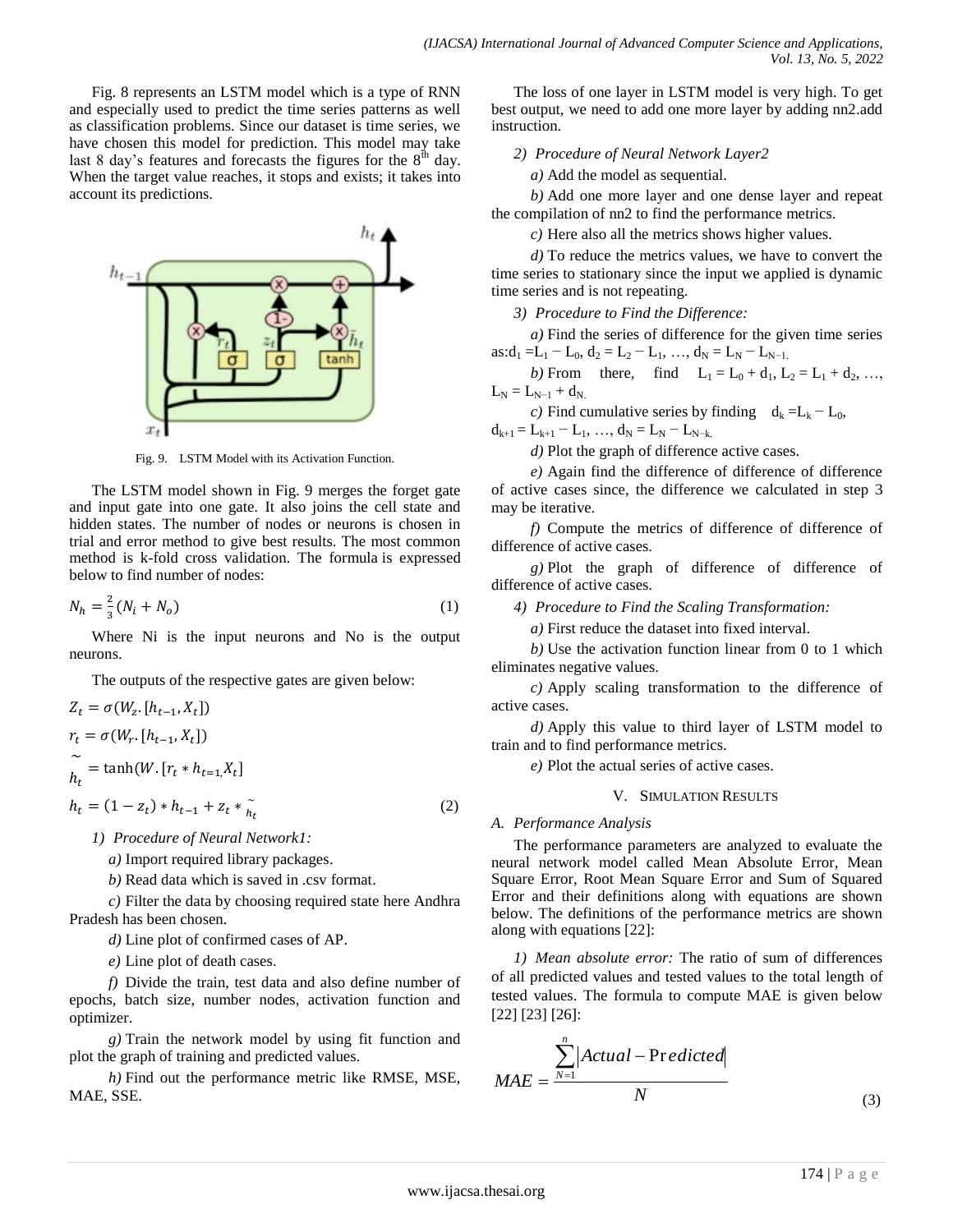*2) Mean square error:* The mean of difference squared between the actual and predicted values. It is expressed as [22][24]:

$$
MSE = \frac{\sum_{N=1}^{n} |Actual - Predicted|^{2}}{N}
$$
(4)

*3) Root mean square error:* Root mean square error is used to compute the residual errors. These residual are measured by finding how the values are away from the line of regression. RMSE is the ratio of square root of summation of squared deviation of actual and predicted values to the number of actual values [25].

$$
RMSE = \sqrt{\frac{\sum_{N=1}^{n} |Actual - Predicted|^{2}}{N}}
$$
\n(5)

*4) Sum of square error:* It is defined as the sum of difference squared between all the actual and predicted values. The equation of sum of squared error is given by the formula [23]:

$$
SSE = \sum_{N=1}^{n} |Actual - Predicted|^{2}
$$
\n(6)

The neural network model is trained with appropriate dataset to predict the active case in AP and computed the performance metrics.

## *B. Graphical Representation of Active Cases in Andhra Pradesh*

Fig. 10 represents the data and predictions of active cases in AP.

Fig. 11 plots the data of predictions of active cases that was taken from second neural network model. Fig. 12 provides information of data after taking difference of active cases.







Fig. 11. Plot of Predictions of Active Cases from Second Neural Network Layer.



Fig. 12. Plot of Difference of Active Cases in AP State.

Fig. 13 provides information of 3 differences in active cases and analyzed that data has now become statistic instead of dynamic.



Fig. 13. Plot of 3 Differences of Active Cases in AP.

Fig. 14 represents graph of training and predicting data of active cases in Andhra Pradesh.



Fig. 14. Plot of Loss for Training Data and Predicting Data of Active Cases in AP.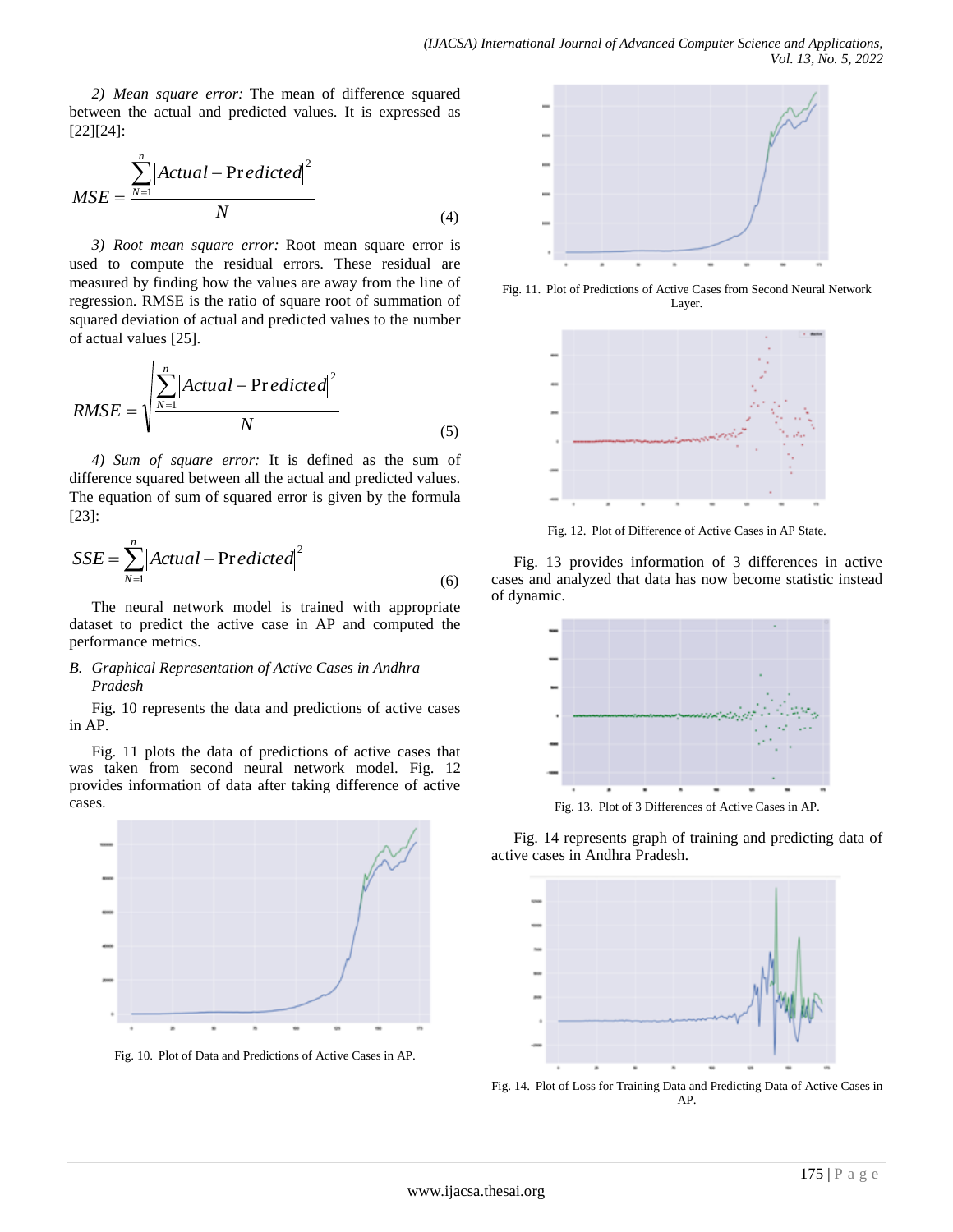Fig. 15 shows the actual series of the active cases in Andhra Pradesh.



Fig. 16 represents the active cases after scaling down to reduce the loss.



Fig. 16. Plot of Active Cases after Difference Scaling.



Fig. 17. Plot of Training Data and Predicting Data of Difference Scaling of Active Cases in AP.

Fig. 17 represents the information of training and predicting data of difference scaling of active case in Andhra Pradesh state.

Fig. 18 shows the actual series of cases and the predicted cases and provides the information of deviation from actual to prediction values.



Fig. 18. Plot of Actual Series of Cumulated and Predicted Active Cases in AP.

#### All the performance metric values are tabulated in Table I.

| TABLE L | SUMMARY OF PERFORMANCE METRIC VALUES OF THE |
|---------|---------------------------------------------|
|         | <b>NEURAL NETWORK MODEL</b>                 |

| S. No            | <b>Performance metrics</b>                 | <b>Values</b> |  |  |
|------------------|--------------------------------------------|---------------|--|--|
|                  | One layer in LSTM model                    |               |  |  |
| 1.               | Loss                                       | 49385091.59   |  |  |
| 2.               | <b>RMSE</b><br>3151.79                     |               |  |  |
| 3.               | <b>MAE</b>                                 | 1187.86       |  |  |
| $\overline{4}$ . | <b>SSE</b><br>1728478205.76                |               |  |  |
| 5.               | Second layer of NN                         |               |  |  |
| б.               | Loss<br>50219150.41                        |               |  |  |
| 7.               | <b>RMSE</b><br>3178.29                     |               |  |  |
| 8.               | <b>MAE</b>                                 | 1197.85       |  |  |
| 9.               | <b>SSE</b>                                 | 1757670264.37 |  |  |
| 10.              | Difference of active cases                 |               |  |  |
| 11.              | Loss                                       | 18699324.54   |  |  |
| 12.              | <b>RMSE</b>                                | 1945.02       |  |  |
| 13.              | <b>MAE</b><br>730.94                       |               |  |  |
| 14.              | <b>SSE</b><br>654476359.02                 |               |  |  |
| 15.              | Third layer of NN (Scaling Transformation) |               |  |  |
| 16.              | Loss                                       | 0.04          |  |  |
| 17.              | <b>RMSE</b>                                | 0.09          |  |  |
| 18.              | 0.03<br><b>MAE</b>                         |               |  |  |
| 19.              | <b>SSE</b>                                 | 1.49          |  |  |

We tabulated the actual values and predicted values of active cases in Andhra Pradesh in Table II for the next 25 days.

TABLE II. ACTUAL AND PREDICTED VALUES OF ACTIVE CASES

| S.No. | Actual<br><b>Values</b> | <b>Predicted</b><br><b>Values</b> | S.No. | Actual<br><b>Values</b> | <b>Predicted</b><br><b>Values</b> |
|-------|-------------------------|-----------------------------------|-------|-------------------------|-----------------------------------|
| 1.    |                         |                                   | 2.    |                         | 1453                              |
| 3.    |                         | 2907                              | 4.    |                         | 4359                              |
| 5.    |                         | 5812                              | 6.    |                         | 7265                              |
| 7.    | $\mathfrak{D}$          | 8719                              | 8.    | 3                       | 10172                             |
| 9.    | 3                       | 11625                             | 10.   | 5                       | 13080                             |
| 11.   |                         | 14535                             | 12.   | 8                       | 15989                             |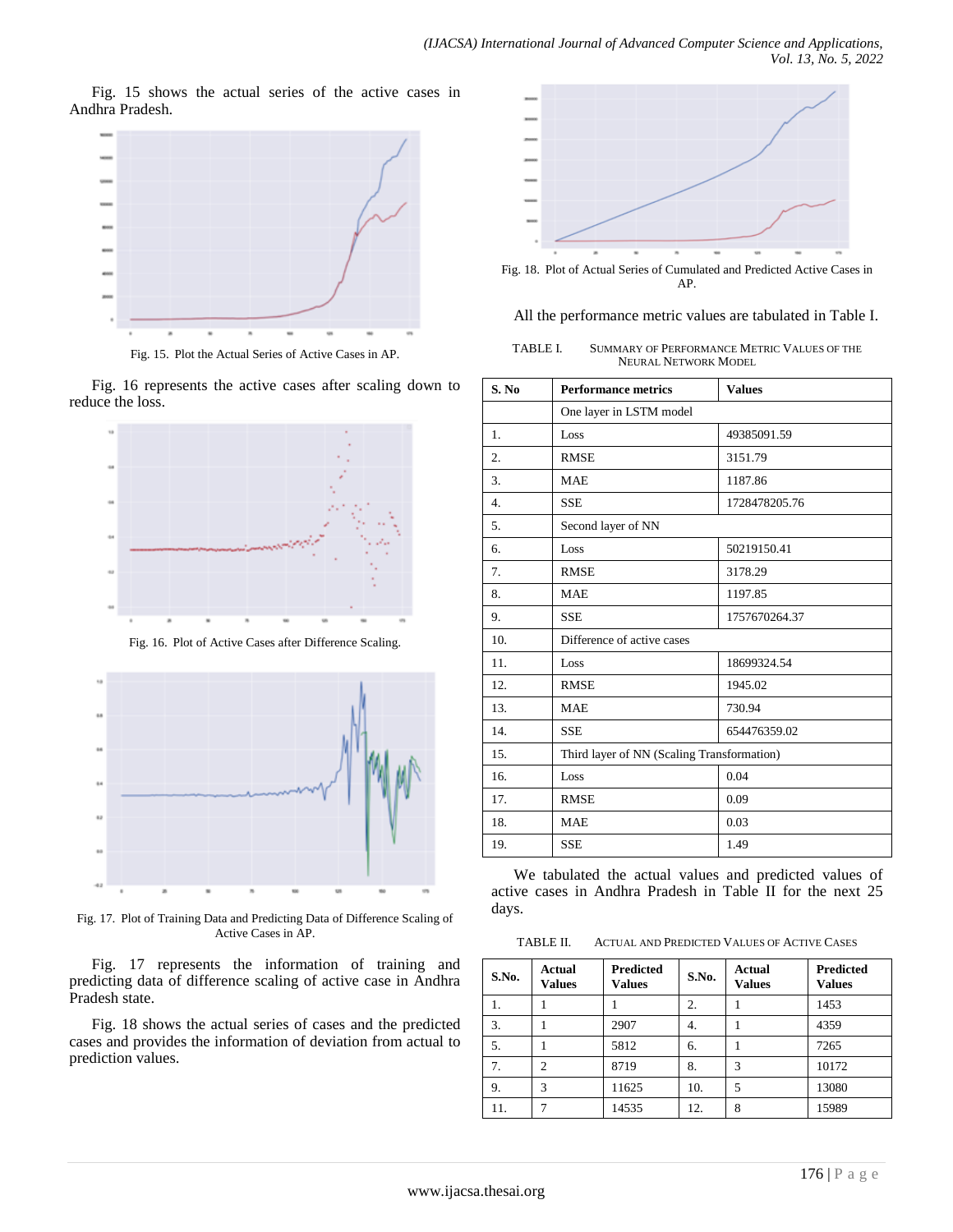| 13.  | 8    | 17441  | 14.  | 10   | 18896  |
|------|------|--------|------|------|--------|
| 15.  | 11   | 20350  | 16.  | 13   | 21805  |
| 17.  | 18   | 23262  | 18.  | 22   | 24719  |
| 19.  | 39   | 26189  | 20.  | 82   | 27686  |
| 21.  | 84   | 29140  | 22.  | 130  | 30640  |
| 23.  | 159  | 32122  | 24.  | 188  | 33604  |
| 25.  | 222  | 35091  | 26.  | 262  | 36584  |
| 27.  | 296  | 38072  | 28.  | 338  | 39567  |
| 29.  | 350  | 41032  | 30.  | 364  | 42499  |
| 31.  | 364  | 43952  | 32.  | 414  | 45455  |
| 33.  | 450  | 46944  | 34.  | 478  | 48425  |
| 35.  | 500  | 49900  | 36.  | 522  | 51375  |
| 37.  | 546  | 52853  | 38.  | 546  | 54305  |
| 39.  | 610  | 55823  | 40.  | 639  | 57305  |
| 41.  | 669  | 58788  | 42.  | 727  | 60300  |
| 43.  | 781  | 61807  | 44.  | 859  | 63339  |
| 45.  | 835  | 64767  | 46.  | 911  | 66297  |
| 47.  | 970  | 67810  | 48.  | 1014 | 69307  |
| 49.  | 1051 | 70797  | 50.  | 1027 | 72226  |
| 51.  | 1027 | 73678  | 52.  | 1062 | 75167  |
| 53.  | 1090 | 76648  | 54.  | 1092 | 78103  |
| 55.  | 1092 | 79555  | 56.  | 1012 | 80927  |
| 57.  | 1029 | 82397  | 58.  | 1004 | 83824  |
| 59.  | 999  | 85272  | 60.  | 1010 | 86736  |
| 61.  | 998  | 88177  | 62.  | 988  | 89619  |
| 63.  | 948  | 91032  | 64.  | 965  | 92502  |
| 65.  | 1007 | 93997  | 66.  | 953  | 95395  |
| 67.  | 901  | 96795  | 68.  | 872  | 98218  |
| 69.  | 859  | 99658  | 70.  | 909  | 101161 |
| 71.  | 885  | 102590 | 72.  | 891  | 104049 |
| 73.  | 892  | 105503 | 74.  | 911  | 106975 |
| 75.  | 1158 | 108677 | 76.  | 1105 | 110077 |
| 77.  | 1056 | 111480 | 78.  | 1067 | 112944 |
| 79.  | 1150 | 114480 | 80.  | 1220 | 116004 |
| 81.  | 1268 | 117505 | 82.  | 1341 | 119032 |
| 83.  | 1413 | 120558 | 84.  | 1546 | 122145 |
| 85.  | 1613 | 123666 | 86.  | 1654 | 125160 |
| 87.  | 1817 | 126778 | 88.  | 1951 | 128367 |
| 89.  | 2031 | 129900 | 90.  | 2191 | 131515 |
| 91.  | 2292 | 133070 | 92.  | 2301 | 134532 |
| 93.  | 2495 | 136181 | 94.  | 2688 | 137830 |
| 95.  | 2765 | 139360 | 96.  | 3052 | 141104 |
| 97.  | 3244 | 142751 | 98.  | 3340 | 144301 |
| 99.  | 3637 | 146055 | 100. | 3948 | 147822 |
| 101. | 4240 | 149571 | 102. | 4562 | 151350 |
| 103. | 4766 | 153009 | 104. | 5284 | 154986 |
| 105. | 5428 | 156585 | 106. | 5760 | 158374 |
| 107. | 6145 | 160217 | 108. | 6648 | 162179 |
| 109. | 7164 | 164154 | 110. | 7479 | 165926 |
| 111. | 7897 | 167802 | 112. | 8071 | 169431 |

| (IJACSA) International Journal of Advanced Computer Science and Applications, |  |  |                             |  |
|-------------------------------------------------------------------------------|--|--|-----------------------------|--|
|                                                                               |  |  | <i>Vol. 13, No. 5, 2022</i> |  |

| 113. | 8586   | 171406 | 114. | 9096   | 173375 |
|------|--------|--------|------|--------|--------|
| 115. | 9473   | 175210 | 116. | 10043  | 177240 |
| 117. | 10860  | 179520 | 118. | 11200  | 181317 |
| 119. | 10894  | 182460 | 120. | 11383  | 184408 |
| 121. | 11936  | 186421 | 122. | 12533  | 188478 |
| 123. | 13428  | 190837 | 124. | 14274  | 193147 |
| 125. | 15144  | 195481 | 126. | 16621  | 198430 |
| 127. | 18159  | 201440 | 128. | 19814  | 204569 |
| 129. | 22260  | 208499 | 130. | 26118  | 213859 |
| 131. | 28800  | 218028 | 132. | 32336  | 223062 |
| 133. | 31763  | 223935 | 134. | 34272  | 227929 |
| 135. | 39990  | 235173 | 136. | 44431  | 241123 |
| 137. | 48956  | 247159 | 138. | 51701  | 251392 |
| 139. | 56527  | 257733 | 140. | 63771  | 263017 |
| 141. | 69252  | 268331 | 142. | 75720  | 273704 |
| 143. | 72188  | 279086 | 144. | 74404  | 275554 |
| 145. | 76377  | 279574 | 146. | 79104  | 283388 |
| 147. | 80426  | 287791 | 148. | 82166  | 290972 |
| 149. | 84654  | 294572 | 150. | 85486  | 298805 |
| 151. | 87112  | 301436 | 152. | 87773  | 304926 |
| 153. | 87597  | 307352 | 154. | 90425  | 308678 |
| 155. | 90780  | 313147 | 156. | 89907  | 315187 |
| 157. | 88138  | 315508 | 158. | 85945  | 314478 |
| 159. | 84777  | 312813 | 160. | 85130  | 312692 |
| 161. | 86725  | 314730 | 162. | 87177  | 318190 |
| 163. | 87803  | 320354 | 164. | 89389  | 322736 |
| 165. | 89742  | 326188 | 166. | 89516  | 328225 |
| 167. | 89932  | 329481 | 168. | 92208  | 331600 |
| 169. | 94209  | 335669 | 170. | 96191  | 339507 |
| 171. | 97681  | 343329 | 172. | 99129  | 346684 |
| 173. | 100276 | 349996 | 174. | 101210 | 352988 |

## VI. CONCLUSION

Corona virus pandemic occurred in all over the world. By applying LSTM neural network model, we predicted the growth of active cases of Andhra Pradesh. If we observe the plot of actual series and predicted series, it is still showing exponential behavior. Every citizen need to follow preventive measures to avoid and controlling the spread of virus. This analysis shows the predicted values and performance metrics like MAE, MSE, RMSE and SSE values. Up on observation among all the mentioned metrics the third layer offers minimum error values with the LSTM model of 3 layers with 10 nodes. If we increase computing of difference between the active cases, we get the errors to minimum value.

#### VII.DATA AVAILABILITY

The data used to support the findings of this study are available from the corresponding author upon request.

## VIII. FUNDING

This research has been no funds received for this research work.